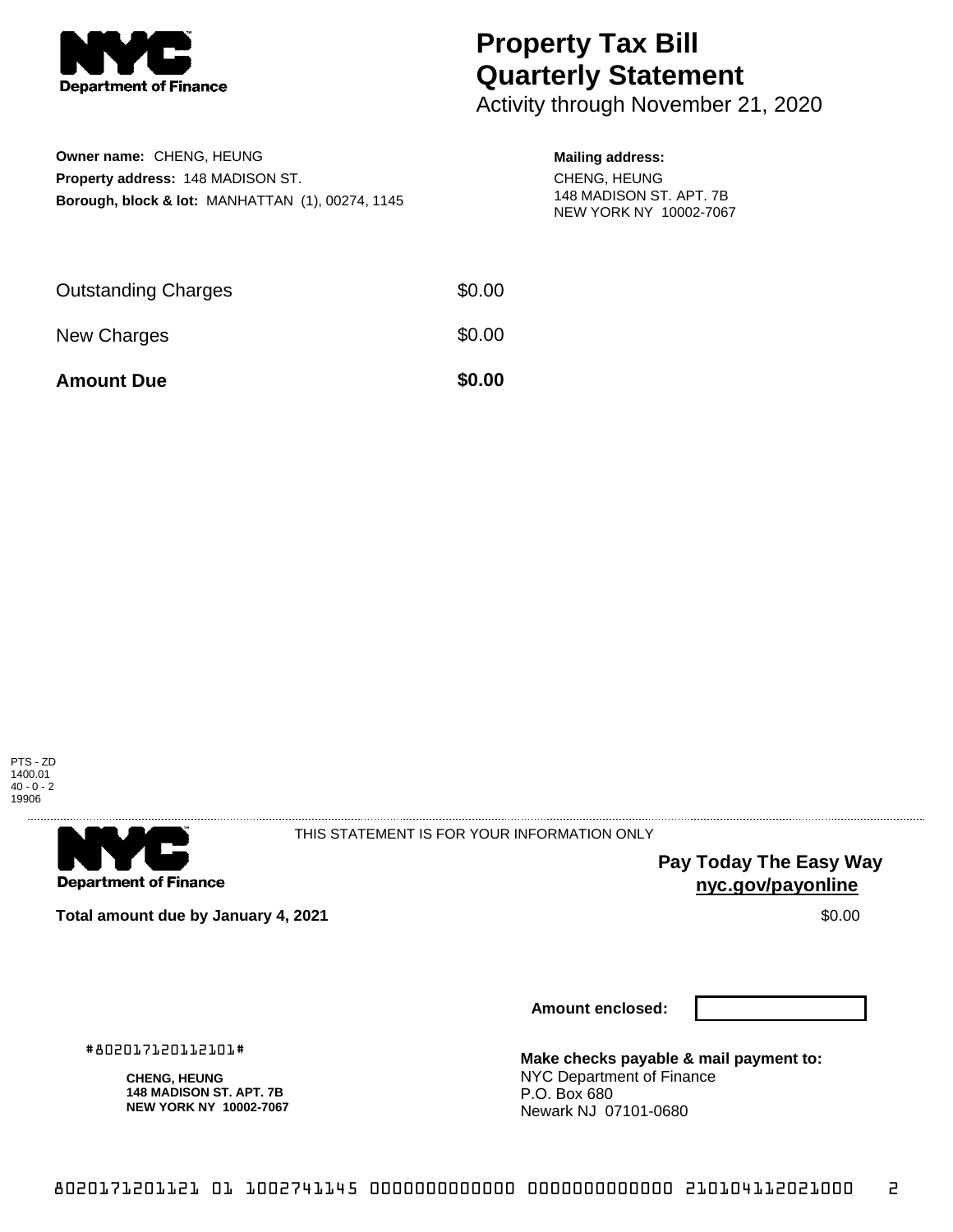

### **Previous Charges Amount Total previous charges including interest and payments \$0.00 Current Charges Activity Date Due Date Amount Amount** Finance-Property Tax 01/01/2021 \$0.00 Credit Adjustment 09/08/2020 \$-36.08 Adopted Tax Rate  $$-57.76$ Payment Adjusted 69/08/2020 **\$36.08** \$36.08 Payment Adjusted 61/01/2021 **357.76 Total current charges \$0.00 Tax Year Charges Remaining <b>Activity Date Due Date Amount Amount** Finance-Property Tax 60.00 Credit Adjustment 09/08/2020 \$-36.08 **Adopted Tax Rate**  $\sim$  \$-57.76 Early Payment Discount \$0.72 Early Payment Discount 60.58 (1990) 12021 60.58 **Payment Adjusted 09/08/2020** \$35.36 **Payment Adjusted 61/01/2021 61/01/2021 61/01/2021 \$57.18 Total tax year charges remaining \$0.00 Overpayments/Credits Activity Date Due Date Amount** Refund Available 07/01/2020 \$-36.08 Refund Available \$5-36.08<br>
Refund Available \$5-36.08<br>
Refund Available \$5.26.08 Refund Available 07/01/2020 \$-36.08

| Refund Avaliable      | 07/01/2020 | <b>ა-</b> კხ.∪ბ |
|-----------------------|------------|-----------------|
| Refund Available      | 07/01/2020 | $$-35.36$       |
| Credit Applied        | 10/08/2020 | \$36.08         |
| Credit Applied        | 10/08/2020 | \$36.08         |
| Credit Applied        | 10/08/2020 | \$36.08         |
| <b>Credit Applied</b> | 10/08/2020 | \$35.36         |
|                       |            |                 |

#### **Home banking payment instructions:**

- 1. **Log** into your bank or online bill pay website.
- 2. **Add** the new payee: NYC DOF Property Tax. Enter your account number, which is your boro, block and lot, as it appears here: 1-00274-1145 . You may also need to enter the address for the Department of Finance. The address is P.O. Box 680, Newark NJ 07101-0680.
- 3. **Schedule** your online payment using your checking or savings account.

## **Did Your Mailing Address Change?**

If so, please visit us at **nyc.gov/changemailingaddress** or call **311.**

When you provide a check as payment, you authorize us either to use information from your check to make a one-time electronic fund transfer from your account or to process the payment as a check transaction.